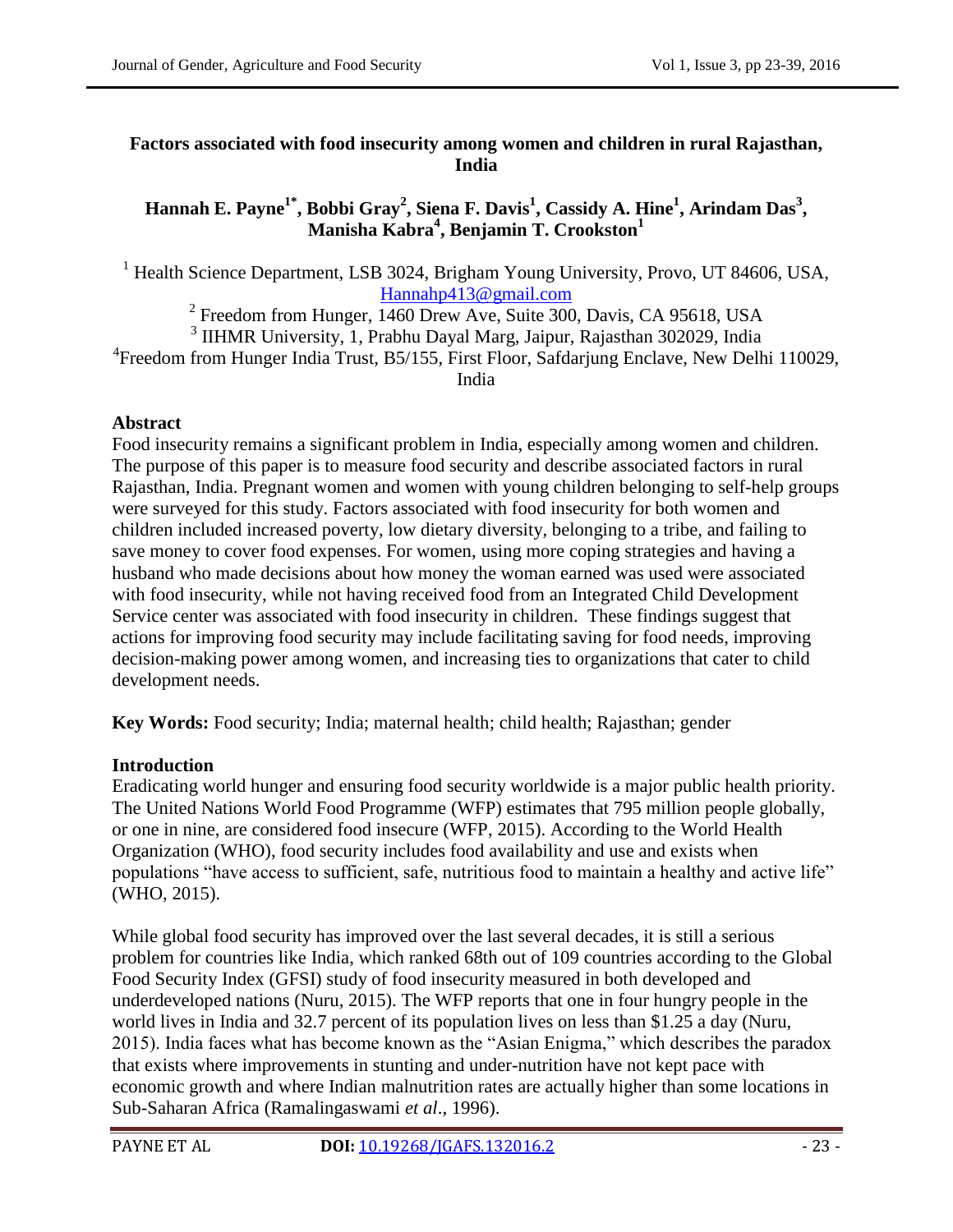Since 1975, India has run one of the largest child development programs through the Integrated Child Development Services (ICDS) scheme, whose objectives are to provide supplementary nutrition, pre-school and non-formal education, nutrition and health education, immunizations, health check-ups, and referral services through local ICDS centers, locally known as Anganwadi centers (Ram *et al*., 2014). In addition, Indian lawmakers have implemented legislation to address food security, including the 2013 National Food Security Act (NFSA). This act guarantees subsidized grain to a reported 70 percent of the population and contains provisions for children and pregnant women. Both the ICDS Scheme and the NFSA are not without criticism. Research has shown mixed impacts of the ICDS Scheme on malnutrition (Government of India, 2011) and it is unclear whether the NFSA will make a long-term impact on food security (Mahr, 2014).

Despite the attempts of the Government of India (GoI) to implement comprehensive programs designed to reduce malnutrition and food insecurity, malnutrition and food insecurity persist. Within the Indian state of Rajasthan, over half of women and adolescent girls suffer from anemia and 36 percent of children under the age of five are stunted (GoI, 2015). Stunting is highest among tribal children (54 percent) in the region compared to non-tribal children (45 percent), and severe stunting is greater among tribal girls (31 percent) compared to tribal boys (27 percent) (UNICEF, 2014).

While the definition of food security is simple and is often measured by household access to food (Webb *et al*., 2006), it is a complex concept. Leveraging a baseline assessment conducted among women living in predominantly tribal communities in rural Rajasthan, this paper seeks to 1) understand the factors that determine a woman's and her children's food security status, and 2) discuss implications for entities striving to increase food security in India.

## **Literature review**

Widely reported socioeconomic factors associated with food insecurity include poverty, having large numbers of children, and living in rural locations (Furness *et al.*, 2004; Gundersen and Gruber, 2001; Hossain, Naher, and Shahabuddin, 2005). Women are also at a higher risk of food insecurity. For example, in one study among children in Brazil, females were 2.21 times as likely to be food insecure than males (de Souza Bittencourt *et al.*, 2013); in another study among adolescents in Southwest Ethiopia, being female was a significant independent predictor of food insecurity (Belachew *et al*., 2012). Food insecurity is also associated with under-nutrition (Kaiser *et al*., 2002) and other negative health outcomes, including low dietary diversity (Lo *et al.*, 2012; Faber *et al*., 2009).

Research of factors associated with food insecurity in India is consistent with these findings. For example, rural tribal groups in India, who are more likely to live in poverty, are more vulnerable to food insecurity and malnutrition (Das and Bose, 2015). Similarly, in a study of determinants of food insecurity in urban New Delhi, Chinnakali *et al.* (2014) found that households headed by an individual with a middle school or higher education were significantly more likely to be food secure, and those with a lower income were also more likely to be food insecure. Dietary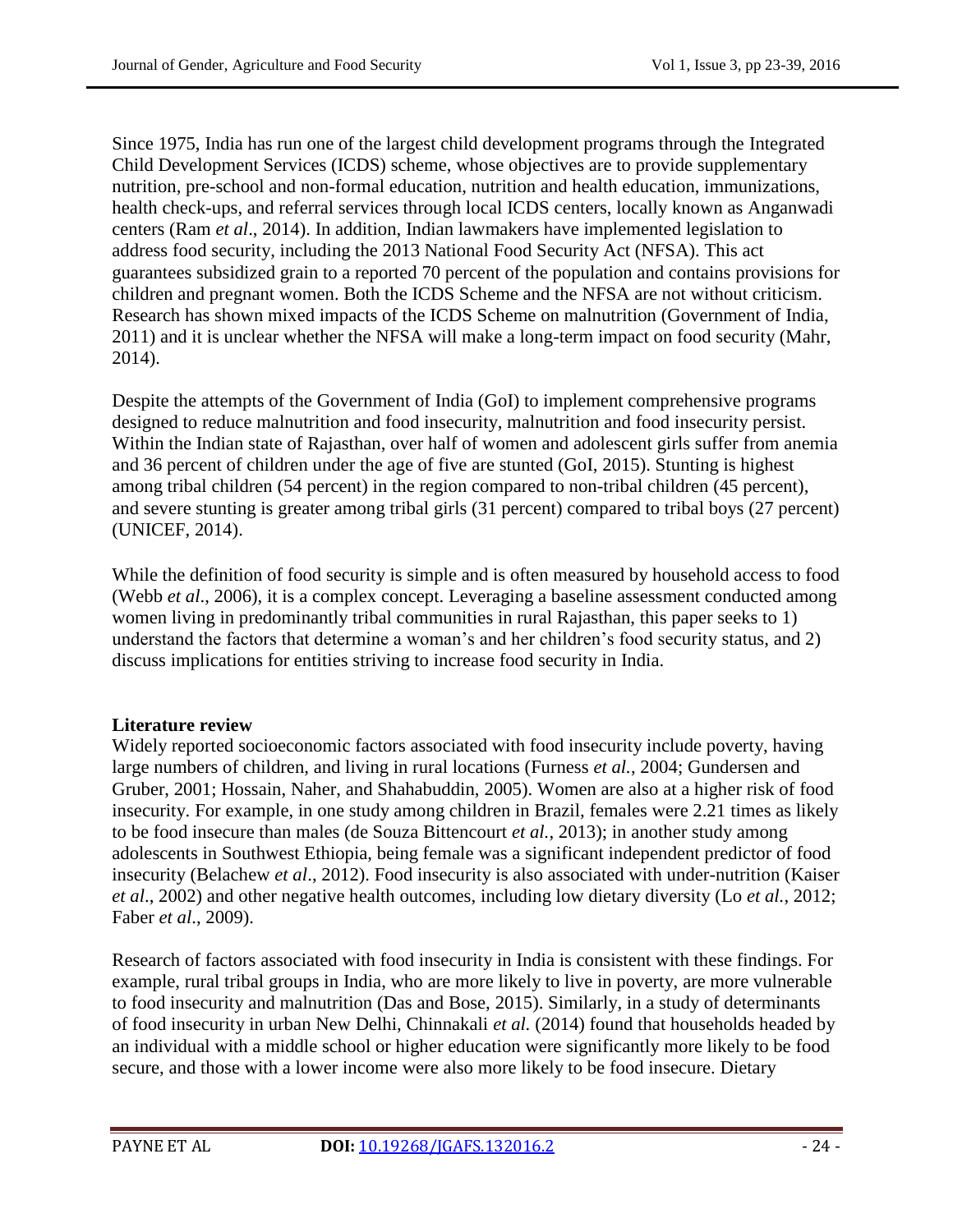diversity is also associated with under-nutrition and food insecurity in India (Hoddinott and Yohannes, 2002).

Behaviors, including coping strategies, associated with food insecurity appear to vary across cultures. In one study of Aboriginal and Canadian children, social support and reducing food consumption were both commonly used in food insecure groups, while seeking institutional assistance was not (Tam *et al*., 2014). Comparatively, coping strategies in rural Nepal include selling agricultural and livestock products, collecting wild foods, and using savings (Khatri-Chhetri and Maharjan, 2006). In India, reported strategies include relying on less expensive foods, limiting food consumption, borrowing from friends, buying food on credit, relying on food aid, withdrawing children from school to save money, and sending children to work (Gupta *et al*., 2015; Mohapatra, 2012; Sabar, 2014).

While there is much research on prevalence of and factors associated with food insecurity globally, more studies are needed in countries like India, where food insecurity prevalence remains high. As Upadhyay and Palanivel (2011) argue, the causes of food insecurity in India are complex; they include traditional factors (unavailability of food and poor purchasing capacity), socio-demographic factors (illiteracy, unemployment, overcrowding, poor environmental conditions, and gender bias), and politico-developmental factors (lack of intersectoral coordination and political will, poorly monitored nutritional programs, and inadequate public food distribution systems). An understanding of unique factors associated with food insecurity assists practitioners in designing targeted and effective interventions.

# **Methodology**

## *Background*

The Freedom from Hunger organization, together with its Indian affiliate organization, Freedom from Hunger India Trust, New Delhi and its Indian implementing non-governmental organization (NGO) partners, Voluntary Association of Agricultural General Development Health and Reconstruction Alliance (VAAGDHARA) and Professional Assistance for Development Action (PRADAN), aim to improve resilience, food security, and nutrition among poor tribal households in rural Rajasthan with an integrated program that includes self-help groups of women that come together for financial transactions such as savings and loans, agricultural livelihoods, nutrition education, and gender dialogues. The baseline assessment is part of a simple pre-test and post-test assessment conducted with program participants.

## *Sampling and data collection*

In May 2015, baseline data was collected from 403 clients belonging to PRADAN and VAAGDHARA to assess knowledge, attitudes, and behaviors associated with food security. Survey respondents were selected from Banswara and Sirohi districts and were self-help group (SHG) members who were either pregnant (in their  $2<sup>nd</sup>$  or  $3<sup>nd</sup>$  trimester of pregnancy) or had children of less than two years of age.

After conducting a census of all SHG members who fit these criteria, 1394 women were found to have children who were 0-2 years old, and 250 women were found to be pregnant. These numbers were used to establish the final distribution of the 400 interviews that were planned for the baseline: 85 percent of the total respondents were drawn from mothers with children between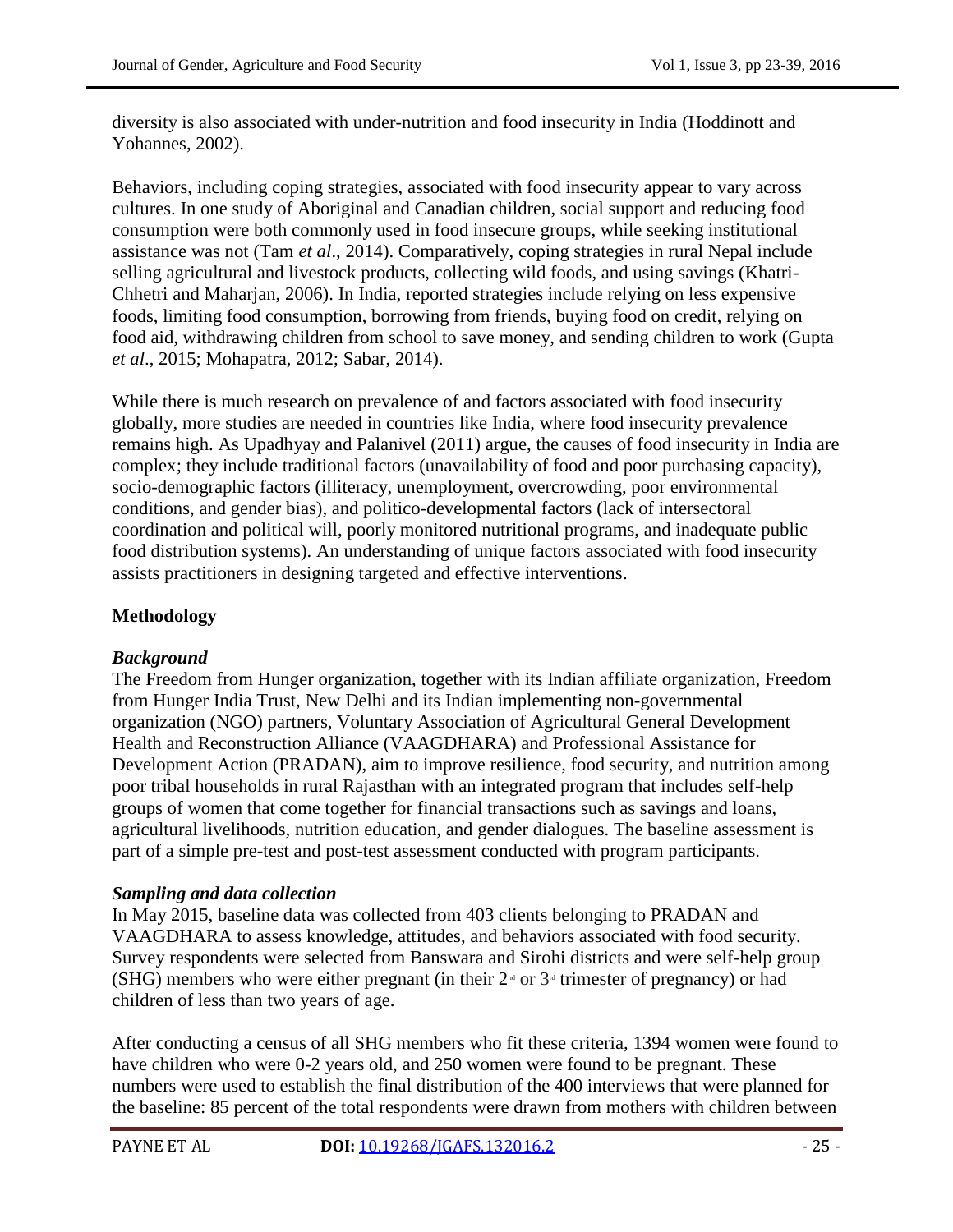the ages of 0-2 years and the remaining 15 percent were drawn from the SHG members who were pregnant. The census further revealed that out of 1394 women with children 0-2 years, 1022 were from Sirohi and the remaining 372 were from Banswara. Similarly, out of 250 pregnant women, 202 were from Sirohi and the remaining 48 from Banswara. The baseline therefore consists of 249 mothers and 48 pregnant members from Sirohi and 91 mothers and 12 pregnant members from Banswara.

The survey assessed basic demographic information including poverty, food security, dietary diversity, preventive health, water and sanitation, financial stress, curative care, household decision-making, breastfeeding, and infant/child feeding. Additional demographic information assessed included religious affiliation and affiliation with a tribe or caste, household size, marital status, and age and sex of children living in the household. In India, caste and tribal affiliations are defined by birth, reflect a social stratification of the population, and are often used to develop anti-discrimination policies and governmental quotas for disadvantaged castes or tribes (Krishna, 2003).

Poverty was measured using the Progress out of Poverty Index® designed for India (Schreiner, 2011). Dietary diversity was measured utilizing a standardized tool developed by the Food and Agriculture Organization (FAO) of the United Nations (Kennedy *et al*., 2011). Coping strategies were measured using the Coping Strategies Index (CSI) from CARE (Maxwell and Caldwell, 2008), which uses 13 variables to assess respondent"s coping behaviors during a food shortage. Many of the health questions, such as the food security question, were drawn from a Health Outcomes Performance Indicators (HOPI) project conducted by Freedom from Hunger (Gray, 2015) or India"s Demographic and Health Survey (IIPS, 2007).

Food security was measured by asking respondents to reflect on the prior twelve months and choose among four statements that would best describe the female respondent as well as the female respondent"s perception of her children: "have enough food and of the kinds of nutritious foods we want to eat"; "have enough food but not always nutritious food"; "sometimes not enough food to eat and was sometimes hungry"; and "often not enough food to eat, was often hungry". This simple measure has often been used by Freedom from Hunger with microfinance practitioners who have resource constraints for collecting data for their programs. Despite its blunt measure of food security, it has been found to be correlated with poverty and other expected factors of well-being (Gray, 2015). Additionally, given that the dietary diversity index and the coping strategies index were both used in this survey, in combination it was believed all three measures would give different pictures of food security.

## *Data analysis*

Poverty likelihoods were established per the guidelines set forth from the Progress out of Poverty (PPI) scorecard guidelines by Schreiner (2011). Scores from 10 variables were summed to obtain a composite raw PPI score for each individual. These questions, selected specifically for India, cover items such as number of people in the household, household type, primary source of energy used for cooking, etc. Raw PPI scores were then matched to a likelihood of poverty range found in the scorecard in order to obtain a mean likelihood of living below the national poverty line (NPL) using the "National Tendulkar" poverty line (for example, if the PPI score was between 0-4, the likelihood of living below the NPL was 86.8 percent).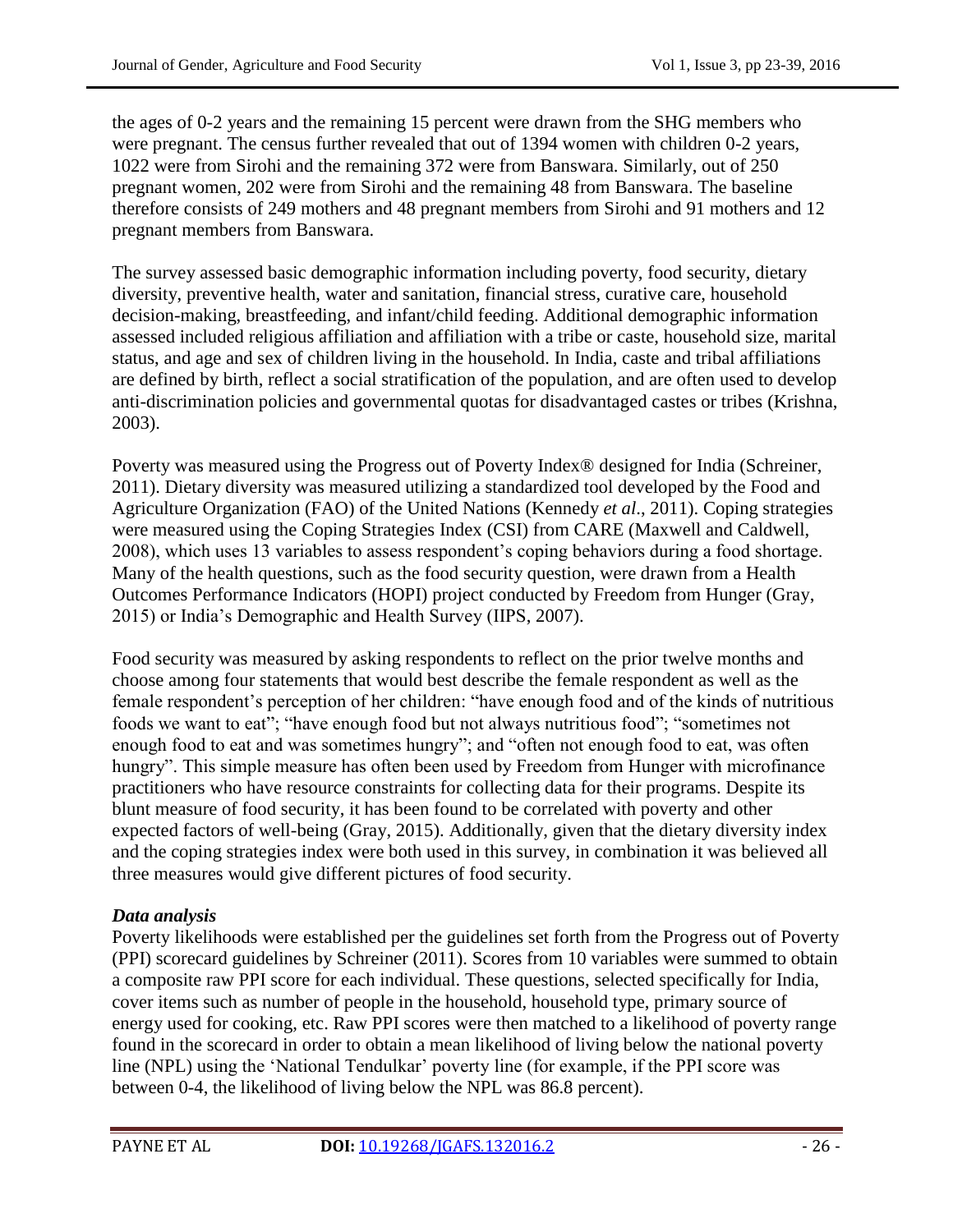The food security questions used allow a practitioner to establish food security levels in the following ways, where "having enough food and of the kinds of nutritious foods we want to eat" is classified as "food secure"; "having enough food but not always nutritious food" is classified as "food insecure without hunger"; "sometimes not having enough food to eat and was sometimes hungry" is classified as "food insecure with moderate hunger"; and "often not enough food to eat, was often hungry" is classified as "food insecure with severe hunger." Survey respondents were asked to report both for themselves and for their children. For analysis purposes, clients were described as either food secure or food insecure, where food secure households were those who answered "had enough food and of the kinds of nutritious foods we want to eat" and food insecure households combined the food insecure with no hunger, with moderate hunger, and with severe hunger categories into one category. Their response to the question related to their children was scored similarly.

Dietary diversity scores (DDS) were generated from guidelines by Kennedy, Ballard, and Dop (2011). Food categories were coded so that an answer of "no" to having consumed any food in the past 24 hours equaled a score of 0, and an answer of "yes" equaled a score of 1. Food groups included starches, legumes, milk and milk products, fish, eggs, meat, organ meat, fruits, vegetables, and fruits and vegetables high in Vitamin A. The scores for DDS ranged from 0-9. A score of 0 indicated none of the food consumed in the past 24 hours by the household surveyed fell under the categories of interest, and nine indicated food from all nine of the food groups were consumed by the family.

For the CSI, raw coping scores were computed per the guidelines set forth by Maxwell and Caldwell (2008). New variable names were created for each of the sub-questions that asked about specific coping strategies, such as borrowing food, limiting portion size, etc. The answer selections were re-coded using the same 0/1 scheme mentioned above in order to compute a new coping score. After this was done, the individual coping scores were totaled to create a raw total coping score.

After the indices were calculated, statistical tests were run using SAS (version 9.4). Descriptive statistics were computed to describe the study sample. Unadjusted and adjusted logistic regressions were run for women and children separately to describe potential factors associated with food insecurity. Chi-square tests were conducted to compare both food insecurity in female heads of household and children to hypothesized factors of food security.

## **Results**

## *Demographics*

The majority of survey respondents (99.8 percent) were Hindu, members of a tribe (90.8 percent), married (96.5 percent), not pregnant (78.2 percent), and had children under the age of 2 (94.4 percent). Nearly 79 percent of the women in this survey were reported to be food insecure, compared to 77 percent of children of these households. The mean age of women sampled was 29.3 years. The mean number of children was 3.27, with the mean number of daughters slightly higher than that of sons. The mean age of the youngest child in each household was 1.09 years (Table 1).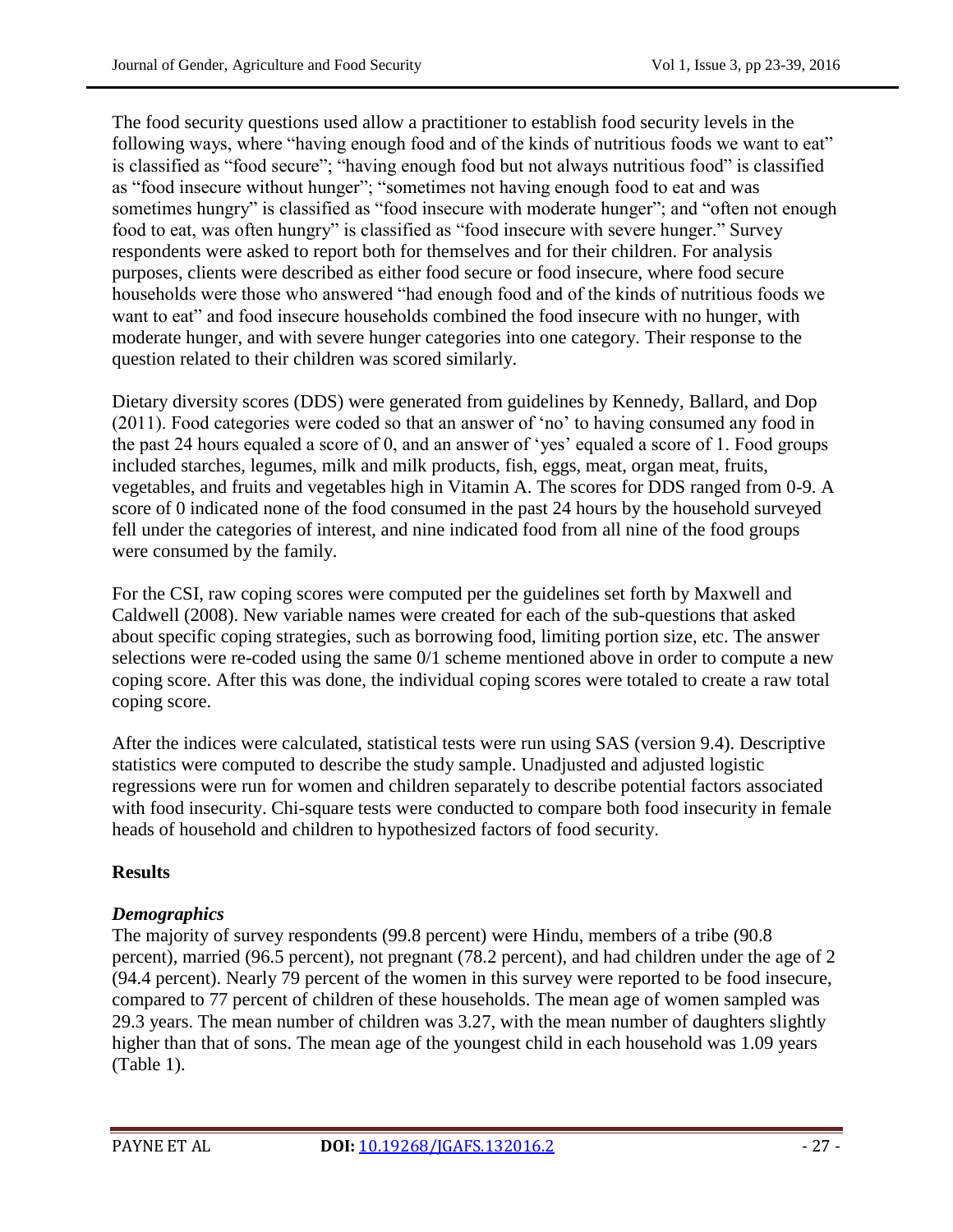| тале т. защре ченодтарном<br>Characteristic | $\boldsymbol{n}$ | Percent (%) | Mean  |
|---------------------------------------------|------------------|-------------|-------|
| <b>Religion</b>                             |                  |             |       |
| Hindu                                       | 402              | 99.75       |       |
| Muslim                                      | 1                | 0.25        |       |
| <b>Caste or Tribe</b>                       |                  |             |       |
| Caste                                       | 37               | 9.18        |       |
| Tribe                                       | 366              | 90.82       |       |
| <b>Marital Status</b>                       |                  |             |       |
| Single                                      | 6                | 1.49        |       |
| Married                                     | 389              | 96.53       |       |
| Separated/Divorced                          | 1                | 0.25        |       |
| Remarried (was divorced or widowed)         | 7                | 1.74        |       |
| <b>Currently pregnant</b>                   |                  |             |       |
| Yes                                         | 85               | 21.09       |       |
| N <sub>o</sub>                              | 318              | 78.19       |       |
| Any children under age 2                    |                  |             |       |
| Yes                                         | 373              | 94.43       |       |
| N <sub>o</sub>                              | 22               | 5.57        |       |
| <b>Child food security</b>                  |                  |             |       |
| Secure                                      | 94               | 23.33       |       |
| Insecure                                    | 309              | 76.67       |       |
| Female head of household food security      |                  |             |       |
| Secure                                      | 85               | 21.09       |       |
| Insecure                                    | 318              | 78.91       |       |
| Age of participant                          |                  |             | 29.33 |
| Age of youngest child                       |                  |             | 1.09  |
| <b>Number of children</b>                   |                  |             | 3.27  |
| <b>Number of daughters</b>                  |                  |             | 1.72  |
| <b>Number of sons</b>                       |                  |             | 1.55  |

#### **Table 1: Sample demographics**

### *Factors associated with food insecurity in women*

For women, the following resulted in an increased odds of food insecurity: i) increased poverty per the PPI NPL (OR=1.054, p<.0001); ii) higher number of coping mechanisms used (OR=1.33,  $p=012$ ); iii) lower dietary diversity (OR=0.58, p=.0005); iv) belonging to a tribe (OR=4.89, p=.0021); v) husband making decisions about how money a woman earned would be used  $(OR=2.27, p=.03)$ ; and vi) not having saved money to cover future food expenses  $(OR=4.79, p=.03)$ p=.0005).

Having spoken to a spouse about household nutrition and food needs, confidence in affording nutritious foods, life satisfaction, and having received supplementary food from an ICDS center did not increase the odds of women being food insecure.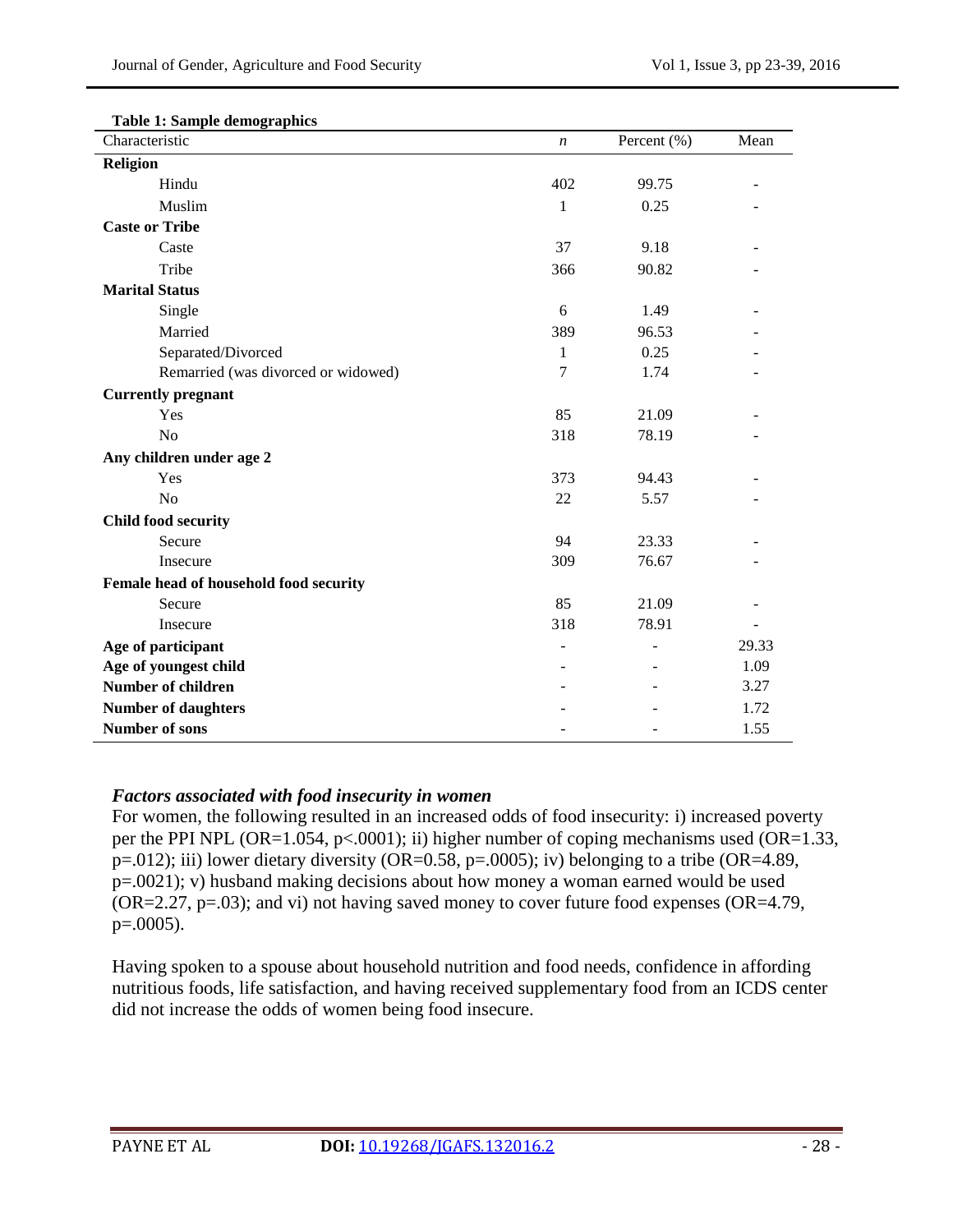| <b>Quantitative Variable</b>                     | <b>Unadjusted</b> | <b>P-value</b> | <b>Adjusted</b> | <b>P-value</b> |
|--------------------------------------------------|-------------------|----------------|-----------------|----------------|
|                                                  | <b>OR</b>         |                | <b>OR</b>       |                |
| PPI NPL                                          | 1.07              | $< 0.001*$     | 1.054           | $< 0.0001*$    |
| Raw coping score                                 | 1.43              | $< 0.001*$     | 1.33            | $.012*$        |
| Dietary Diversity Score                          | 0.49              | $< 0.001*$     | 0.58            | $.0005*$       |
| Caste or Tribe                                   | 10.63             | $< 0.0001*$    | 4.89            | $.0021*$       |
| Decisions about how money woman earns will be    | 2.83              | $< 0.0001*$    | 2.27            | $.03*$         |
| used                                             |                   |                |                 |                |
| Spoken with spouse about household nutrition and | 2.96              | $.0012*$       | 1.68            | 0.24           |
| food needs                                       |                   |                |                 |                |
| Confidence in affording nutritious foods         | 3.01              | $< 0.001*$     | 1.74            | 0.14           |
| Life Satisfaction                                | 3.99              | $< 0.001*$     | 1.82            | .15            |
| Received supplementary food from ICDS            | 1.4               | .18            | 1.6             | .19            |
| Saved money to cover future food expenses        | 7.08              | $< 0.0001*$    | 4.79            | $.0005*$       |

### **Table 2: Logistic regression, factors associated with food insecurity in women**

*\*Indicates significance at the .05 level*

### *Factors associated with food insecurity in children*

For children, as for women, increased poverty per the PPI NPL (OR= $1.04$ , p< $.0001$ ), lower dietary diversity (OR=0.67, p=.0024), belonging to a tribe (OR=4.56, p=.0009), and mother failing to save money to cover future food expenses  $(OR=3.44, p=.0008)$  indicated an increased odds of food insecurity. Likewise, mother having spoken with spouse about household nutrition needs, confidence in affording nutritious foods, and life satisfaction were not associated with an increased odds of food insecurity.

Unlike for women, children whose households had received supplementary food from an ICDS Center had increased odds of being food insecure (OR=1.8, p=.05). Having spoken to spouse about household nutrition and food needs, confidence in affording nutritious foods, and life satisfaction did not increase the odds of children being food insecure.

#### **Table 3: Logistic regression, factors associated with food insecurity in children**

| <b>Quantitative Variable</b>                          | Unadjusted | <b>P</b> -value | <b>Adjusted</b> | <b>P-value</b> |
|-------------------------------------------------------|------------|-----------------|-----------------|----------------|
|                                                       | <b>OR</b>  |                 | <b>OR</b>       |                |
| PPI NPL                                               | 1.05       | $< 0.0001*$     | 1.04            | $< .0001*$     |
| Raw coping score                                      | 1.21       | $.005*$         | 1.04            | .63            |
| Dietary Diversity Score                               | 0.553      | $< 0.001*$      | 0.67            | $.0024*$       |
| Caste or Tribe                                        | 8.97       | $< 0.001*$      | 4.56            | $.0009*$       |
| Decisions about how money woman earns will be used    | 2.41       | $.0004*$        | 1.4             | .29            |
| Spoken with spouse about household nutrition and food | 2.33       | .0048           | 1.35            | .42            |
| needs                                                 |            |                 |                 |                |
| Confidence in affording nutritious foods              | 2.44       | $.0004*$        | 1.3             | $\cdot$ 4      |
| Life Satisfaction                                     | 3.61       | $< 0.001*$      | 1.9             | .07            |
| Received supplementary food from ICDS                 | 1.56       | $.06*$          | 1.8             | $.05*$         |
| Saved money to cover future food expenses             | 5.81       | $< 0.001*$      | 3.44            | $.0008*$       |

*\*Indicates significance at the .05 level*

#### *Coping strategies*

As noted above, food insecure households utilized more coping strategies than food secure households. However, food secure households consumed seed stock held for next season at a higher percentage than food insecure households (61.2 percent vs. 41.5 percent;  $p=0.001$ ) (Table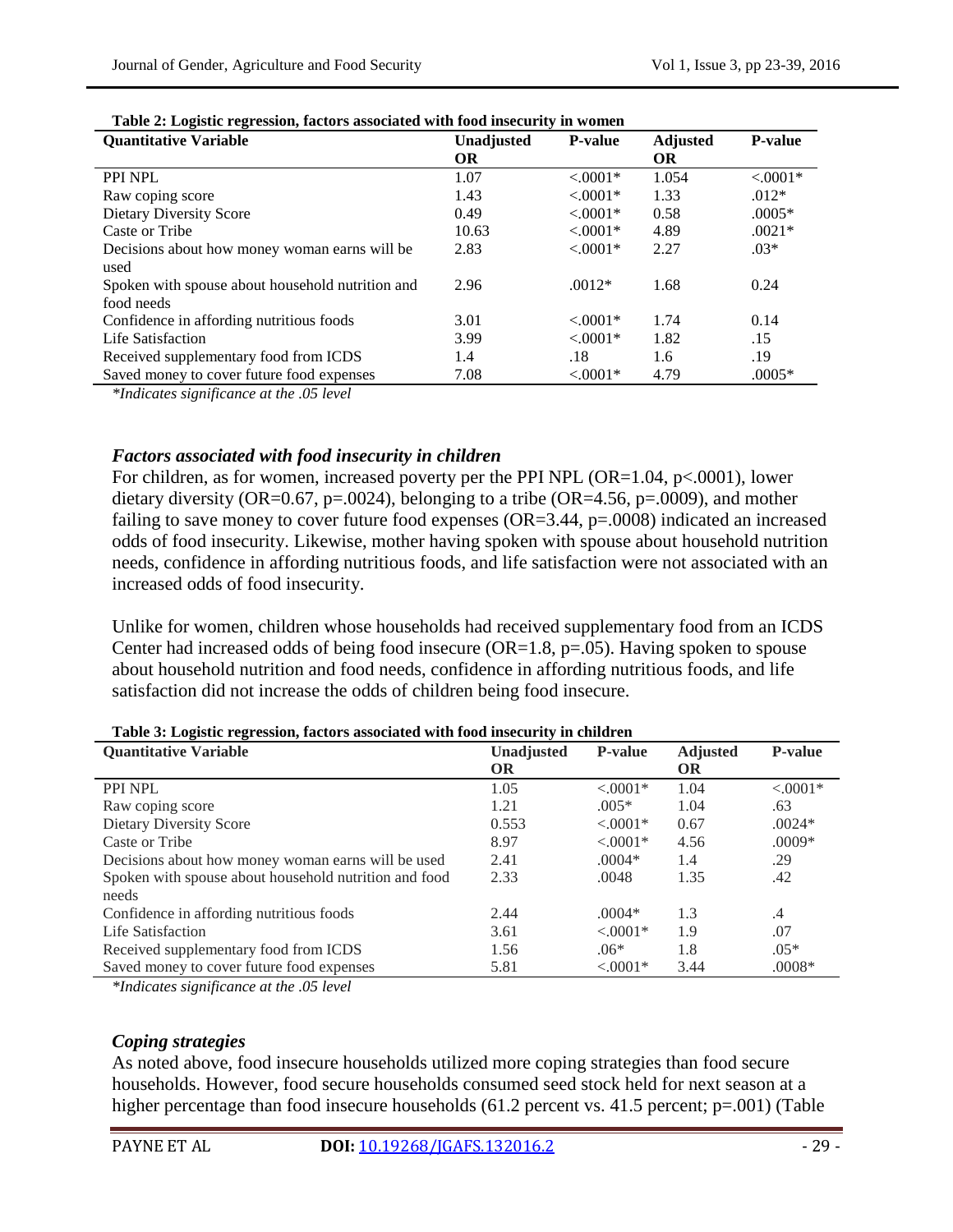4). Borrowing food or relying on friends or relatives for help, skipping entire days without eating, and taking children out of school were the only coping strategies with no significant difference between food secure and food insecure households. The top coping strategy for food secure households was borrowing food or relying on friends or relatives, whereas the most used strategy for food insecure households was relying on less expensive or less preferred foods.

| <b>Coping strategy</b>                                            | $%$ Food       | % Food   | Sig        |
|-------------------------------------------------------------------|----------------|----------|------------|
|                                                                   | secure         | insecure |            |
| Relying on less preferred and less expensive foods                |                |          |            |
| Yes                                                               | 80             | 94.65    | $< .0001*$ |
| N <sub>o</sub>                                                    | 20             | 5.35     |            |
| Borrow food/or rely on help from friends or relatives             |                |          |            |
| Yes                                                               | 89.41          | 91.82    | .48        |
| N <sub>o</sub>                                                    | 10.59          | 8.18     |            |
| Gather wild food, hunt, or harvest immature crops                 |                |          |            |
| Yes                                                               | 12.94          | 30.82    | $.001*$    |
| No                                                                | 87.06          | 69.18    |            |
| Consume seed stock held for next season                           |                |          |            |
| Yes                                                               | 61.18          | 41.51    | $.001*$    |
| No                                                                | 38.82          | 58.49    |            |
| Send household members to eat elsewhere                           |                |          |            |
| Yes                                                               | 1.18           | 9.43     | $.01*$     |
| N <sub>o</sub>                                                    | 98.82          | 90.57    |            |
| Limit portion sizes at mealtimes                                  |                |          |            |
| Yes                                                               | 20             | 44.97    | $< 0.001*$ |
| N <sub>o</sub>                                                    | 80             | 55.03    |            |
| Restrict consumption by adults in order for small children to eat |                |          |            |
| Yes                                                               | 4.71           | 22.64    | $.0002*$   |
| No                                                                | 95.29          | 77.36    |            |
| Feed working members of the household at the expense of non-      |                |          |            |
| working members                                                   |                |          |            |
| Yes                                                               | $\overline{0}$ | 7.86     | $.008*$    |
| N <sub>o</sub>                                                    | 100            | 92.14    |            |
| Reduce number of meals eaten in a day                             |                |          |            |
| Yes                                                               | 22.35          | 38.99    | $.004*$    |
| N <sub>o</sub>                                                    | 77.65          | 61.01    |            |
| Skip entire days without eating                                   |                |          |            |
| Yes                                                               | 16.47          | 22.96    | $\cdot$    |
| N <sub>o</sub>                                                    | 83.53          | 77.04    |            |
| Take children out of school                                       |                |          |            |
| Yes                                                               | 1.18           | 4.72     | .1380      |
| No                                                                | 98.82          | 95.28    |            |

|  | Table 4: Chi-square tests of female head of household food security and coping strategies |
|--|-------------------------------------------------------------------------------------------|
|  |                                                                                           |

\*Indicates significance at the .05 level

### **Discussion**

The purpose of this study was to describe food insecurity in women and children and assess factors associated with food insecurity among these groups.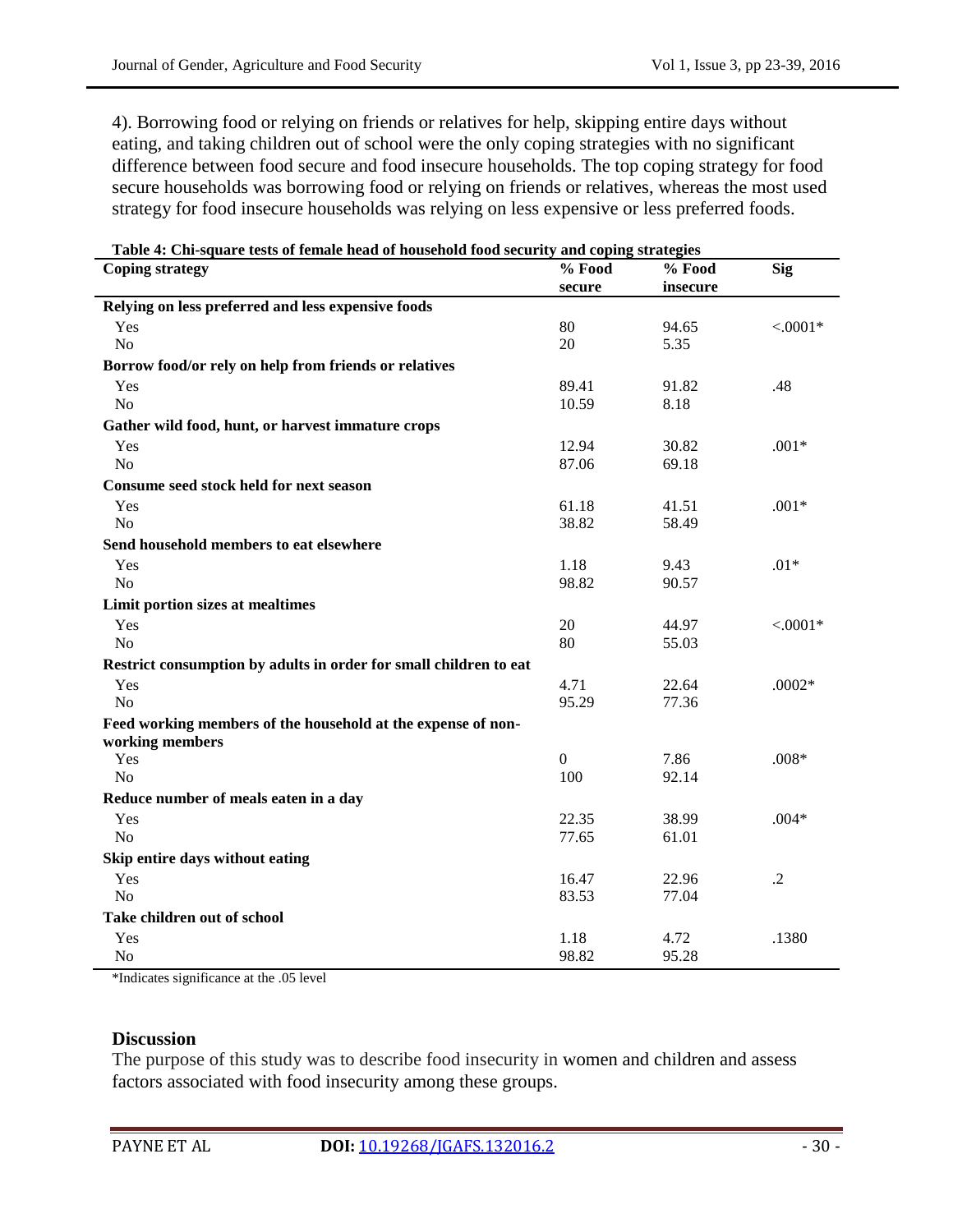### *Factors associated with food insecurity: similarities between women and children*

There was much overlap in those variables significantly associated with food insecurity for both women and children. This is unsurprising, as rural Indian culture emphasizes traditional gender roles; women are expected to be primary childcare providers, which means that women"s time, activities, and rights are linked to their children"s (Foundation for Sustainable Development, 2015). Common factors associated with food insecurity for women and children included being a member of a tribe, low dietary diversity, and an increased likelihood of living below the national poverty line, all variables associated with poverty. These results are consistent with other studies on food security in developing nations. Hoddinot and Yohannes (2002) found in an analysis of 10 countries, including India, that a 1 percent increase in dietary diversity was associated with a 0.7 percent increase in per capita food consumption, a 0.5 percent increase in staple foods, and a 1.4 percent increase in non-staple foods. Similarly, Faber *et al*., (2009) found that low dietary diversity scores in South African populations were associated with a higher frequency of food shortages and that dietary diversity was an effective indicator of food insecurity. Regarding the relationship between tribal status and food insecurity, it is known that tribes in India suffer high rates of poverty, illiteracy, and access to health facilities (Das and Bose, 2015).

For both women and children, failing to save money for food purchases was associated with an increased risk of food insecurity. Previous studies have also found such an association (Millimet *et al.*, 2015; Gundersen and Garasky, 2012; Nolan *et al.,* 2006; Foley *et al*., 2010). While other prominent food security factors include upstream social determinants such as economic factors and social and gender norms that may be difficult for organizations to impact, the finding that saving money is associated with food security may represent an opportunity for more actionable interventions, namely in the form of teaching households financial literacy or developing financial tools that help food insecure households plan for and build savings to cover future food costs. Studies on the value of savings groups in West Africa found that when women come together to save, household food security improved (Baro *et al*., 2013). Studies of the efficacy of financial literacy programs to improve food security are uncommon; however, other financial literacy programs undertaken in low-income countries appear successful in improving financerelated behaviors (Miller *et al.*, 2009). In India, for example, Seshan and Yang (2013) implemented and evaluated financial literacy workshops among migrant families in India and found a 72.4 percent increase in savings and increased female participation in joint decisionmaking as a result of their intervention.

### *Factors associated with food insecurity: differences*

Women who indicated that decisions about their incomes were primarily made by their husbands were more likely to be food insecure. Other studies indicate that money in the hands of women is more likely to go towards food purchases than income in the hands of men (Quisumbing *et al*., 1995). Other research also demonstrates that the empowerment of women is important in improving health outcomes of both women and children, and researchers stress the importance of developing national health policies that aim to increase female empowerment (Scanlan, 2004). However, programs to increase female household decision-making are sometimes ineffective in the short-run, particularly among microcredit and lending programs for women (Banerjee *et al.,*  2015), due to patriarchal hold on assets and subsequent diversion of funds to less important purposes (Garikipati, 2008). This is an obstacle that must be considered when considering credit as a means to improve food security. Another variable associated with food insecurity in women but not children was the increased use of coping strategies. The impact of financial decision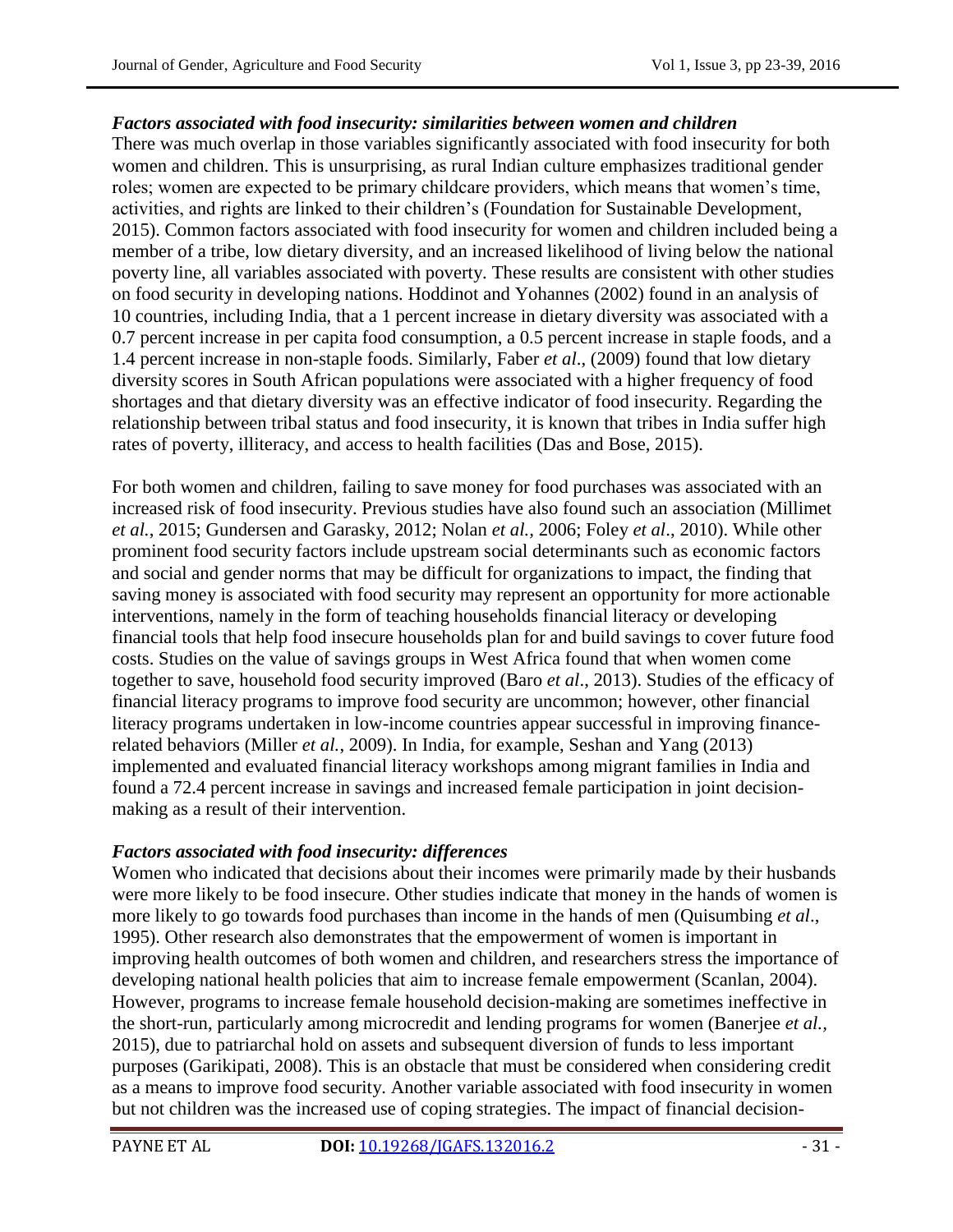making and coping behaviors on women"s food security but not children"s may be because women in unstable environments will often sacrifice food for their children (Nalty *et al*., 2013). In our study, women also reported themselves slightly more food insecure than their children.

A unique factor associated with food insecurity among children included having received food from an ICDS center. This is likely because the primary purpose of ICDS centers is to support child development (World Bank, 2004). ICDS centers employ a holistic approach to child development, and food supplementation is only one of the eight main services offered through these programs. However, food supplementation has become the focus of many ICDS centers (Gragnolati *et al*., 2006). While this focus may temporarily improve food security in children, it comes at the expense of other program components. Other components such as nutrition education and family food budgeting may be cost-effective methods to improve children"s food security, but are not currently being implemented to their full potential. ICDS centers often experience inconsistent food supply and may not always have the resources to help the children in the villages they serve (Gragnolati *et al*., 2006). The poorest states in India with the highest malnutrition rates have the lowest ICDS center coverage, and some research indicates that ICDS centers have very little impact on children"s nutritional status across the country (Lokshin *et al*., 2005; GoI, 2011).

# *Coping strategies*

In this study, we were interested in assessing differences in coping strategies used between food secure and insecure households. The use of coping strategies is so closely associated with food security that this is often used to measure it (Maxwell, 1996). Maxwell *et al*. (2003) argue that using coping strategies to measure food insecurity is cheaper and simpler than other measures (especially measuring actual food consumption) and that such indices are correlated with complex measures of food insecurity. However, coping strategies are still sometimes used by food secure households; Shariff and Khor (2008) reported in a study of a poor rural community in Malaysia that some coping strategies were used more often by secure households in times of food insufficiency, such as selling valuable assets, borrowing money, and receiving money from family. The relationship between coping behaviors and food security may vary greatly by culture and geographical location; consequently, coping strategies as a measure of food security may not always be an appropriate measure of food insecurity. In our study, the one coping strategy used more frequently by food secure individuals was consuming seed stock held for next season. This may be because individuals who have access to seed stock may also be more likely to farm or own land. Research indicates that female farmers in India are more likely to be in a mediumincome bracket (Dwivedi, 2011), and the higher a family"s income, the more likely they are to be food secure (Smith *et al*., 2000).

For food secure individuals, the most common coping strategies were first, borrowing food or relying on help from friends or relatives, and second, relying on less preferred foods. The most common strategies for food insecure families were the same, but in reverse order. It is not surprising that both food secure and insecure households commonly rely on less preferred and less expensive foods due to the widespread distribution of cheap grains to alleviate hunger in poor countries (Banerjee and Duflo, 2011; Mahr, 2014). Gupta *et al*. (2015) also found in urbanslum dwellers in Delhi, India that food insecure households relied on less expensive foods and limited their food consumption but unlike the women in our study, they relied heavily on purchasing food on credit. However, the most vulnerable participants in the study were unable to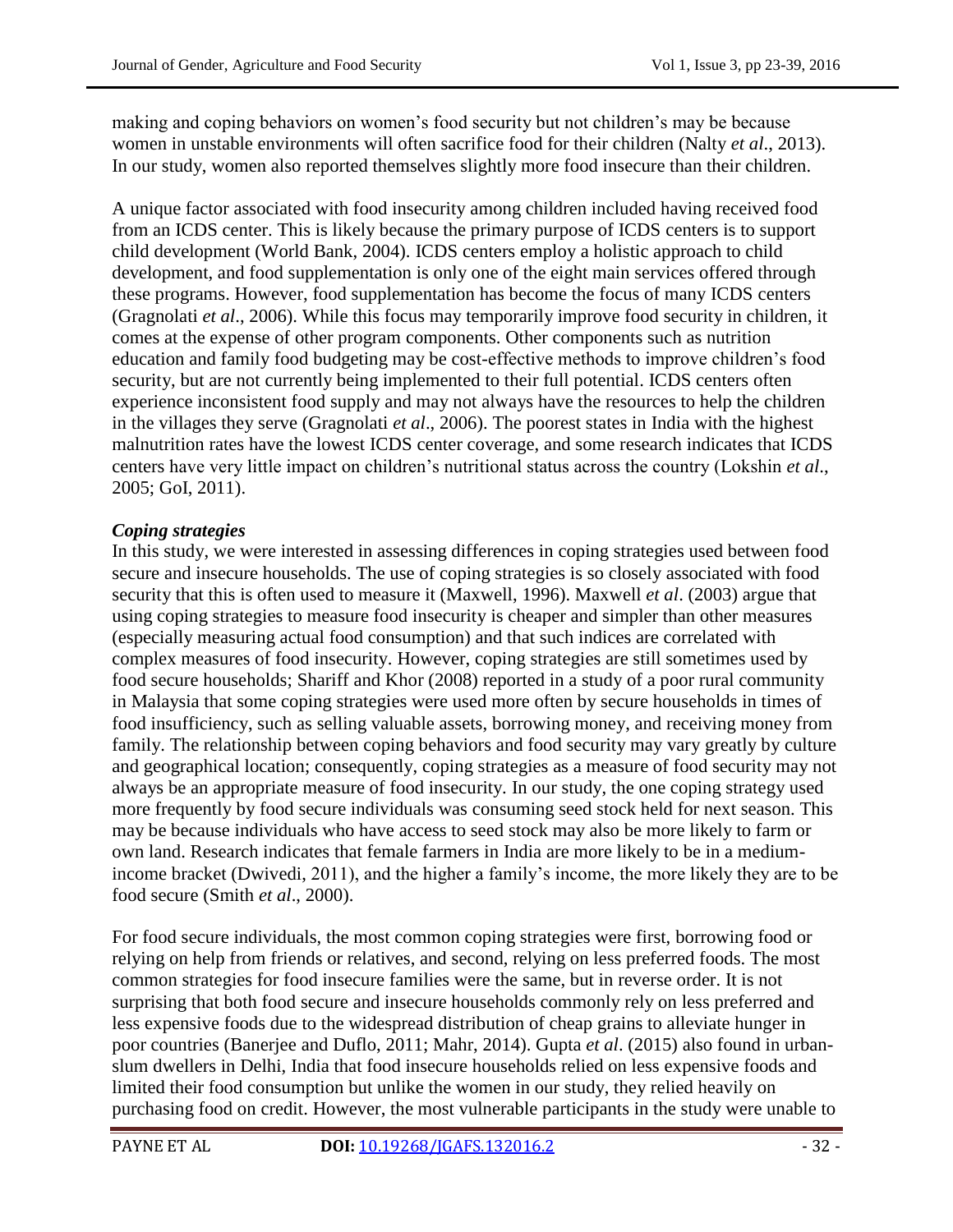purchase food on credit. In the same study, they found households relying on money they had saved by the family for times of need as well as food stored by the household.

The high percentage of borrowing from family and friends found in this study may be due to collectivist attitudes and a strong cultural reliance on family in Indian culture, especially in rural areas (Chadda and Deb, 2013; Desai, 2007). Interestingly, Indian women and children belonging to more traditional patriarchal extended families are reported to have better health outcomes, including better nutritional status and better antenatal care, than those belonging to westernized, nuclear families common in urban India (Allendorf, 2013; Kumar and Ram, 2013). Strong family bonds could be a protective health factor in rural India; comparing determinants of food security in urban Indian locations to the findings in this study could be of interest.

## *Limitations*

Several indices exist to measure food security, such as the Global Food Security Index (GSFI) and the Household Food Insecurity Access Scale (HFIAS), and they tend to measure similar variables, such as food affordability, availability, quality and safety, quantity, and uncertainty (Coates *et al.*, 2007; Webb *et al*., 2006). This study used a one-question scale that has been used elsewhere (Gray, 2015; Gray and Gash, 2014) and has been found to be useful in gaining a quick understanding of the food security of the household, but it is not widely validated. Thus, food security in this study could have been inaccurately reported. However, Freedom from Hunger has found that in resource-constrained situations, this scale provides a useful blunt measurement of food security that is useful for practitioners.

Given one focus of the project is on gender dialogues between men and women, the role of other gatekeepers, such as mothers-in-law, was overlooked when assessing decision-making power within the household. This could potentially confound the reporting of decision-making factors since, in some cases, an "other" decision-maker was not offered as an answer option. This study may not report decision-making as a factor of food insecurity accurately; further research of this relationship and other third-party influences on food security could be interesting.

## **Conclusion**

The results from this study suggest that food insecurity is widely experienced among tribal households in rural Rajasthan, India. Factors associated with food insecurity are consistent with findings from previous studies, especially socioeconomic factors. Other unique factors associated with food insecurity that warrant further research and could influence decisions related to integrated agriculture, nutrition, and gender programs implemented in this region include a strong emphasis on saving money for food, helping households reduce use of negative coping mechanisms during seasons of food insecurity, strengthening linkages to and operations of ICDS centers for food supplementation, and facilitating strong intra-household financial decisionmaking. These findings may be beneficial in guiding intervention efforts in this population, especially as understanding determinants of food security can help non-governmental and other health organizations more effectively assist India"s most vulnerable populations in improving nutrition and associated health outcomes.

## **Acknowledgements**

We would like to thank our partners PRADAN and VAAGDHARA for participating in this research and their important collaboration. In addition, many thanks go to the data collection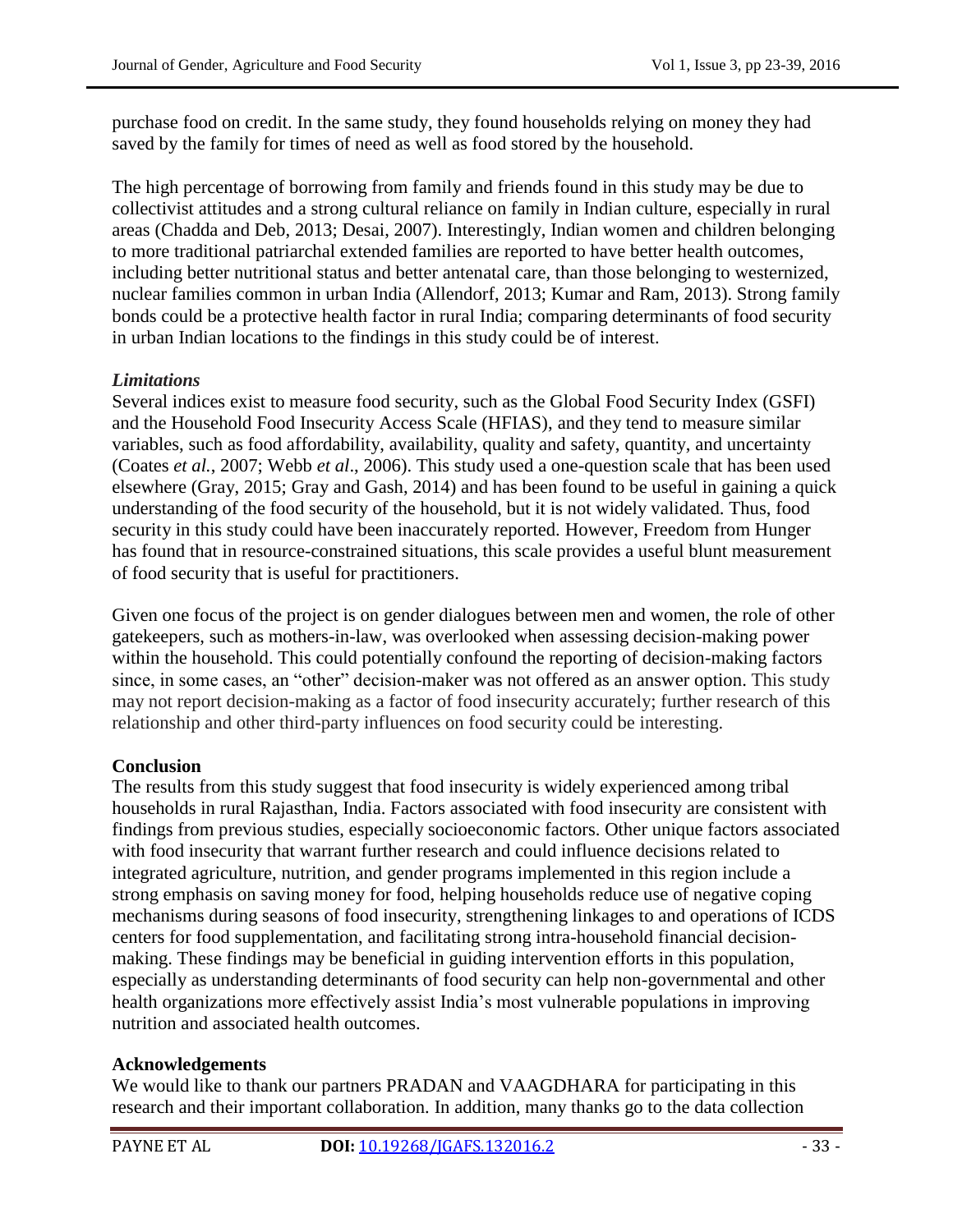team at the Institute of Health Management Research of IIHMR University in Jaipur, Rajasthan, and their high-quality work in the collection of this baseline data. Finally, we would like to express our appreciation to the Barr Foundation for funding this program and research.

## **References**

Allendorf, K. (2013) "Going nuclear? Family structure and young women"s health in India, 1992–2006", *Demography*, 50(3), pp.853–880.

Banerjee, A.V. & Duflo, E. (2011) *Poor economics: A radical rethinking of the way to fight global poverty*, New York: PublicAffairs.

Banerjee, A., Karlan, D. & Zinman, J. (2015) "Six randomized evaluations of microcredit: introduction and further steps", *American Economic Journal: Applied Economics*, 7(1), pp.1–21.

Belachew, T., Lindstrom, D., Gebremariam, A., Jira, C., Hattori, M. K., Lachat, C., & Kolsteren, P. (2012) "Predictors of chronic food insecurity among adolescents in Southwest Ethiopia: a longitudinal study, *BMC public health*, *12*(1), 1.

Chadda, R.K. & Deb, K.S. (2013) "Indian family systems, collectivistic society and psychotherapy", *Indian journal of psychiatry*, 55(Suppl 2), p.S299.

Chinnakali, P., Upadhyay, R.P., [Shokeen, D.](https://www.ncbi.nlm.nih.gov/pubmed/?term=Shokeen%20D%5BAuthor%5D&cauthor=true&cauthor_uid=25076660), [Singh, K.](https://www.ncbi.nlm.nih.gov/pubmed/?term=Singh%20K%5BAuthor%5D&cauthor=true&cauthor_uid=25076660), [Kaur, M.](https://www.ncbi.nlm.nih.gov/pubmed/?term=Kaur%20M%5BAuthor%5D&cauthor=true&cauthor_uid=25076660), [Singh, A.K.](https://www.ncbi.nlm.nih.gov/pubmed/?term=Singh%20AK%5BAuthor%5D&cauthor=true&cauthor_uid=25076660), [Goswami, A.](https://www.ncbi.nlm.nih.gov/pubmed/?term=Goswami%20A%5BAuthor%5D&cauthor=true&cauthor_uid=25076660), [Yadav, K.](https://www.ncbi.nlm.nih.gov/pubmed/?term=Yadav%20K%5BAuthor%5D&cauthor=true&cauthor_uid=25076660), [Pandav, C.S.](https://www.ncbi.nlm.nih.gov/pubmed/?term=Pandav%20CS%5BAuthor%5D&cauthor=true&cauthor_uid=25076660) (2014) "Prevalence of household-level food insecurity and its determinants in an urban resettlement colony in north India", *Journal of health, population, and nutrition*, 32(2), p.227.

Coates, J., Swindale, A. & Bilinsky, P. (2007) "Household Food Insecurity Access Scale (HFIAS) for measurement of food access: indicator guide", Washington, DC: Food and Nutrition Technical Assistance Project, Academy for Educational Development.

Das, S. & Bose, K. (2015) "Adult tribal malnutrition in India: an anthropometric and sociodemographic review", *Anthropological review*, 78(1), pp.47–65.

de Souza Bittencourt, L., dos Santos, S. M. C., de Jesus Pinto, E., Aliaga, M. A., & de Cássia Ribeiro-Silva, R. (2013) "Factors associated with food insecurity in households of public school students of Salvador city, Bahia, Brazil.", *Journal of health, population, and nutrition*, *31*(4), 471.

Desai, J. (2007) "Intergenerational [conflict](http://www.inquiriesjournal.com/keyword/conflict) within Asian American families: The role of acculturation, ethnic identity, individualism, and collectivism", *Dissertation Abstracts International*, *67*, 7369.

Dwivedi, N. (2011) "A Case Study on Socio-Economic Status of Farm Women in Faizabad District of Uttar-Pradesh', Available at: [http://papers.ssrn.com/sol3/papers.cfm?abstract\\_id=1888078.](http://papers.ssrn.com/sol3/papers.cfm?abstract_id=1888078) [Accessed: September 26, 2016].

Faber, M., Schwabe, C. & Drimie, S. (2009). "Dietary diversity in relation to other household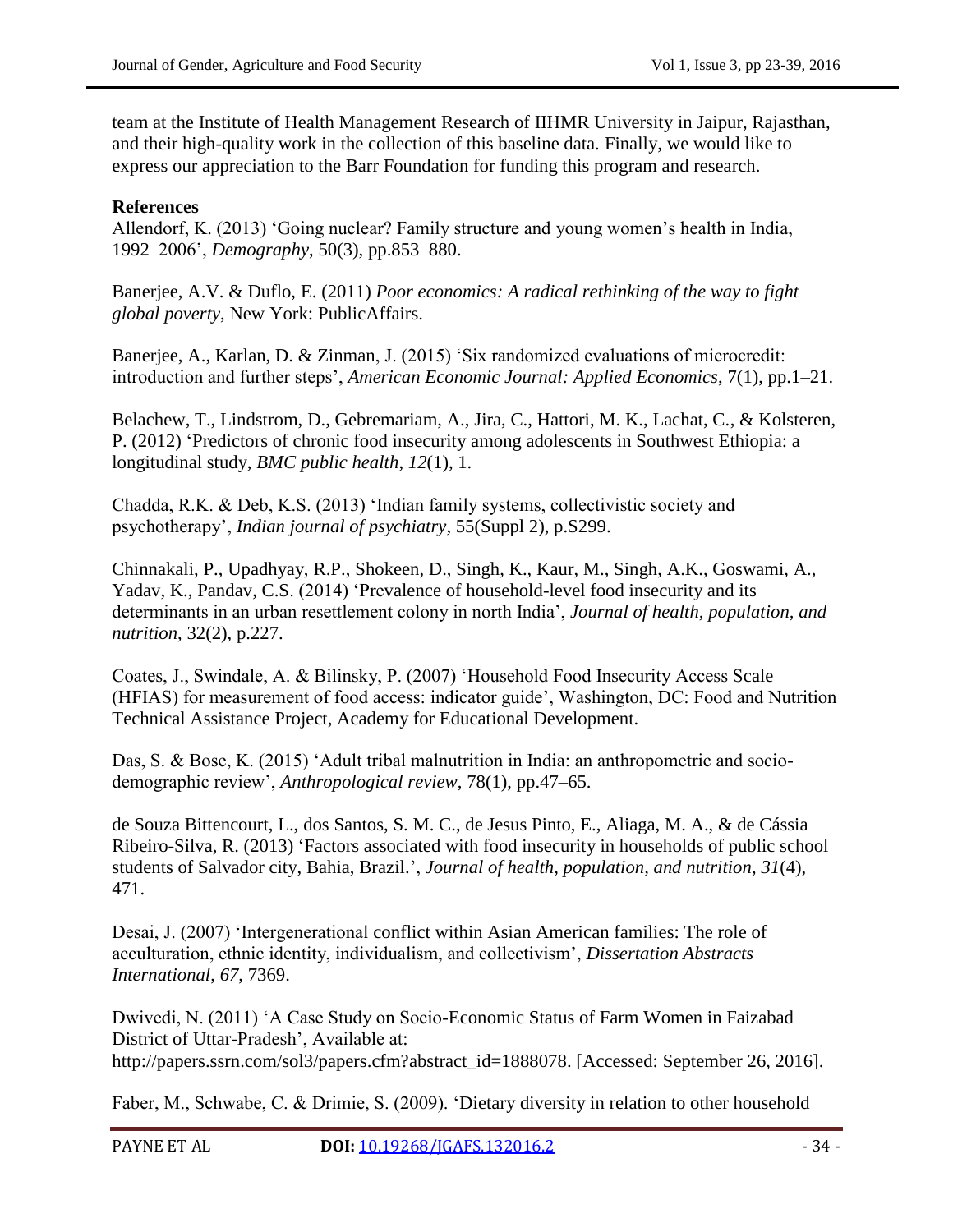food security indicators", *International Journal of Food Safety, Nutrition and Public Health*,  $2(1)$ , pp. 1–15.

Foley, W., [Ward, P.](https://www.ncbi.nlm.nih.gov/pubmed/?term=Ward%20P%5BAuthor%5D&cauthor=true&cauthor_uid=19706209), [Carter, P.](https://www.ncbi.nlm.nih.gov/pubmed/?term=Carter%20P%5BAuthor%5D&cauthor=true&cauthor_uid=19706209), [Coveney, J.](https://www.ncbi.nlm.nih.gov/pubmed/?term=Coveney%20J%5BAuthor%5D&cauthor=true&cauthor_uid=19706209), [Tsourtos, G.](https://www.ncbi.nlm.nih.gov/pubmed/?term=Tsourtos%20G%5BAuthor%5D&cauthor=true&cauthor_uid=19706209), [Taylor, A](https://www.ncbi.nlm.nih.gov/pubmed/?term=Taylor%20A%5BAuthor%5D&cauthor=true&cauthor_uid=19706209). (2010) "An ecological analysis of factors associated with food insecurity in South Australia, 2002–7", *Public health nutrition*, 13(02), pp.215–221.

Foundation for Sustainable Development. (2015) "Gender Equity Issues in India," Foundation for Sustainable Development. Available at: http://www.fsdinternational.org/country/india/weissues [Accessed: April 18, 2016].

Freedom from Hunger. (2013) 'Final impact evaluation of the Saving for Change program in Mali, 2009–2012", *Bureau of Applied Research in Anthropology, University of Arizona, and Innovations for Poverty Action. Evaluation commissioned by Oxfam America and Freedom from Hunger*. Available at: [https://www.freedomfromhunger.org/final-impact-evaluation-saving](https://www.freedomfromhunger.org/final-impact-evaluation-saving-change-program-mali-2009-2012)[change-program-mali-2009-2012.](https://www.freedomfromhunger.org/final-impact-evaluation-saving-change-program-mali-2009-2012) [Accessed: 26 September 2016].

Furness, B.W., [Simon, P.A.](https://www.ncbi.nlm.nih.gov/pubmed/?term=Simon%20PA%5BAuthor%5D&cauthor=true&cauthor_uid=15369618), [Wold, C.M.](https://www.ncbi.nlm.nih.gov/pubmed/?term=Wold%20CM%5BAuthor%5D&cauthor=true&cauthor_uid=15369618), [Asarian-Anderson, J.](https://www.ncbi.nlm.nih.gov/pubmed/?term=Asarian-Anderson%20J%5BAuthor%5D&cauthor=true&cauthor_uid=15369618) (2004) "Prevalence and predictors of food insecurity among low-income households in Los Angeles County", *Public health nutrition*, 7(06), pp.791–794.

Garikipati, S. (2008) 'The impact of lending to women on household vulnerability and women's empowerment: evidence from India", *World Development*, 36(12), pp.2620–2642.

Government of India. (2011) "Evaluation Report on Integrated Child Development Services, Volume I.', Programme Evaluation Organisation, Planning Commission. Available at: [http://planningcommission.nic.in/reports/peoreport/peoevalu/peo\\_icds\\_v1.pdf](http://planningcommission.nic.in/reports/peoreport/peoevalu/peo_icds_v1.pdf) [Accessed: September 26, 2016].

Government of India. (2015) 'Rapid Survey on Children (RSOC): 2013-2014. India Fact Sheet.', Ministry of Women and Child Development. Available at: [http://wcd.nic.in/issnip/National\\_Fact%20sheet\\_RSOC%20\\_02-07-2015.pdf](http://wcd.nic.in/issnip/National_Fact%20sheet_RSOC%20_02-07-2015.pdf) . [Accessed: 26 September 2016].

Gragnolati, M., Bredenkamp, C., Gupta, M.D., Lee, Y.K., Shekar, M. (2006) "ICDS and persistent undernutrition: Strategies to enhance the impact", *Economic and Political Weekly*, pp.1193–1201.

Gray, B. (2015) "Healthy, Wealthy and Wise: How Microfinance Institutions Can Track the Health of Clients. Health Outcome Performance Indicators (HOPI) Project Report', Davis, CA. Available at: https://www.freedomfromhunger.org/healthy-wealthy-and-wise-how-microfinanceinstitutions-can-track-health-clients-health-outcome. [Accessed: 26 September 2016].

Gray, B., Gash, M. (2014) "Exploring Issues of Resilience with Women in Rural Burkina Faso: A Formative Research Brief", Freedom from Hunger. Available at: [https://www.freedomfromhunger.org/sites/default/files/documents/FFH\\_Exploring](https://www.freedomfromhunger.org/sites/default/files/documents/FFH_Exploring) Resilience\_Formative\_Research\_Brief\_Eng.pdf [Accessed 11 April 2016].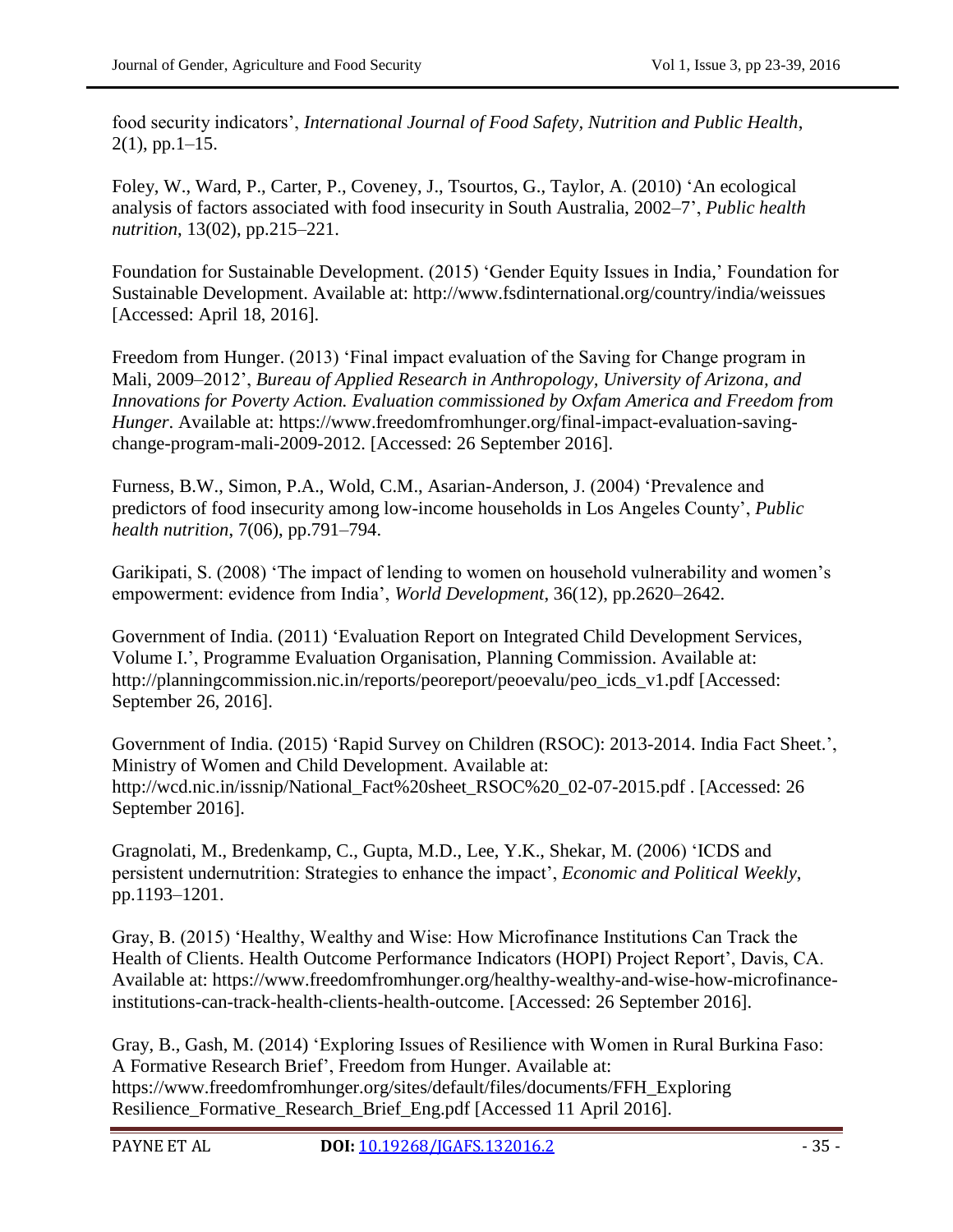Gundersen, C. & Gruber, J. (2001) "The dynamic determinants of food insufficiency", In *Second food security measurement and research conference*. Food Assistance and Nutrition Research Report, pp. 11–12.

Gundersen, C.G. & Garasky, S.B. (2012) "Financial management skills are associated with food insecurity in a sample of households with children in the United States", *The Journal of nutrition*, 142(10), pp.1865–1870.

Gupta, P., Singh, K., Seth, V., Agarwal, S., & Mathur, P. (2015) "Coping Strategies Adopted by Households to Prevent Food Insecurity in Urban Slums of Delhi, India", *Journal of Food Security*, *3*(1), 6-10.

Hoddinott, J. & Yohannes, Y. (2002) "Dietary diversity as a food security indicator", *Food consumption and nutrition division discussion paper*, 136, p.2002.

Hossain, M., Naher, F. & Shahabuddin, Q. (2005) "Food security and nutrition in Bangladesh: progress and determinants", *Electronic Journal of Agricultural and Development Economics*, 2(2), pp.103–132.

International Institute for Population Sciences (IIPS) and Macro International. (2007) "National Family Health Survey (NFHS-3), 2005–06: India: Volume I." Mumbai: IIPS. Available at: <http://dhsprogram.com/pubs/pdf/FRIND3/FRIND3-Vol1AndVol2.pdf> [Accessed 26 September 2016].

Kaiser, L.L., Lamp, C.L., Johns, M.C., Sutherlin, J.M., Harwood, J.O., Melgar-Quiñonez, H.R. (2002) "Food security and nutritional outcomes of preschool-age Mexican-American children", *Journal of the American Dietetic Association*, 102(7), pp.924–929.

Kennedy, G., Ballard, T. & Dop, M.C. (2011) "Guidelines for measuring household and individual dietary diversity", Food and Agriculture Organization of the United Nations.

Khatri-Chhetri, A., & Maharjan, K. L. (2006) "Food insecurity and coping strategies in rural areas of Nepal", *Journal of International Development and Cooperation*, *12*(2), 25-45.

Krishna, A. (2003), "What is happening to Caste? A view from some North Indian Villages", *The Journal of Asian Studies*, 62 (4), pp. 1171-1193.

Kumar, A. & Ram, F. (2013) "Influence of family structure on child health: Evidence from India", *Journal of biosocial science*, 45(05), pp.577–599.

Lo, Y. T., Chang, Y. H., Lee, M. S., & Wahlqvist, M. L. (2012) "Dietary diversity and food expenditure as indicators of food security in older Taiwanese", *Appetite*, *58*(1), 180-187.

Lokshin, M., Das Gupta, M., Gragnolati, M., Ivaschenko, O. (2005) "Improving child nutrition? The integrated child development services in India", *Development and Change*, 36(4), pp.613–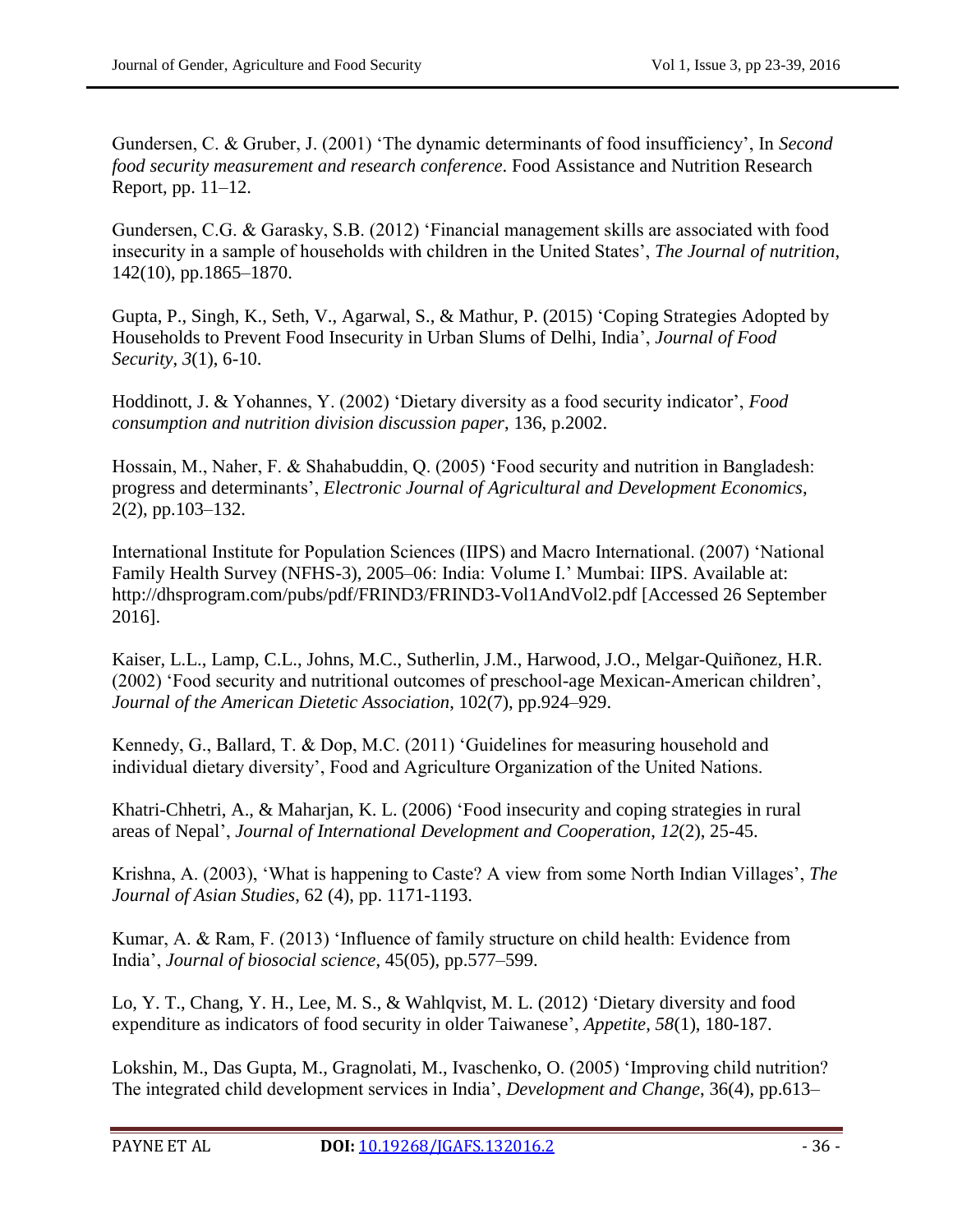### 640.

Mahr, K. (2014) "India"s Plan to Feed 800 Million People Is Either Amazing or Insane," *Time.* Available at: [http://world.time.com/2014/01/13/indias-plan-to-feed-800-million-people-i,s](http://world.time.com/2014/01/13/indias-plan-to-feed-800-million-people-i,s-either-amazing-or-insane/)[either-amazing-or-insane/](http://world.time.com/2014/01/13/indias-plan-to-feed-800-million-people-i,s-either-amazing-or-insane/) [Accessed: 26 September 2016].

Maxwell, D.G & Caldwell, R. (2008) 'The coping strategies index: field methods manual', Atlanta, GA: CARE. Available at:

http://documents.wfp.org/stellent/groups/public/documents/manual\_guide\_proced/wfp211058.pd f. [Accessed: 26 September 2016].

Maxwell, D.G. (1996) "Measuring food insecurity: the frequency and severity of coping strategies", *Food policy*, 21(3), pp.291–303.

Maxwell, D.G, Watkins, B., Wheeler, R., & Collins, G. (2003) "The coping strategies index: A tool for rapidly measuring food security and the impact of food aid programmes in emergencies", Nairobi: CARE Eastern and Central Africa Regional Management Unit and the World Food Programme Vulnerability Assessment and Mapping Unit.

Miller, M., Godfrey, N., Levesque, B., Stark, E. (2009) "The case for financial literacy in developing countries: promoting access to finance by empowering consumers', The International Bank for Reconstruction and Development/The World Bank. Available at: [https://www.globalbrigades.org/media/Financial\\_Literacy.pdf.](https://www.globalbrigades.org/media/Financial_Literacy.pdf) [Accessed: 26 September 2016].

Millimet, D.L., McDonough, I.K. & Fomby, T. (2015) "Financial Literacy and Food Security in Extremely Vulnerable Households", Institute for the Study of Labor (IZA). Available at: [http://ftp.iza.org/dp9103.pdf.](http://ftp.iza.org/dp9103.pdf) [Accessed: 26 September 2016].

Mohapatra, G. (2012) "Hunger and Coping Strategies among Kondh Tribe in Kalahandi District, Odisha (Eastern India)", *Transcience: a journal of global studies*, *3*(2), 51-60.

Nalty, C., Sharkey, J., and Dean, W. (2013) 'Children's reporting of food insecurity in predominately food insecure households in Texas border *colonias', [Nutr J.](http://www.ncbi.nlm.nih.gov/pmc/articles/PMC3598463/)* 2013; 12: 15.

Nolan, M., Rikard-Bell, G., Mohsin, M. and Williams, M. (2006) "Food insecurity in three socially disadvantaged localities in Sydney,Australia", *Health Promotion Journal of Australia*, 17(3), p.247.

Nuru, H. (2015) "WFP India Brief", Available at: [http://documents.wfp.org/stellent/groups/public/documents/ep/wfp273244.pdf.](http://documents.wfp.org/stellent/groups/public/documents/ep/wfp273244.pdf) [Accessed: 26 September 2016].

Quisumbing, A.R., Brown, L.R., Feldstein, H.S., Haddad, L., Peña, C. (1995) "Women: The key to food security", International Food Policy Research Institute Washington, DC.

Ram, P.V., Dasgupta, A., Pal, J., Parthasarathi, R., Biswas, R., Naiya, S. (2014) "A crosssectional study on client satisfaction of Anganwadi Centres under integrated child development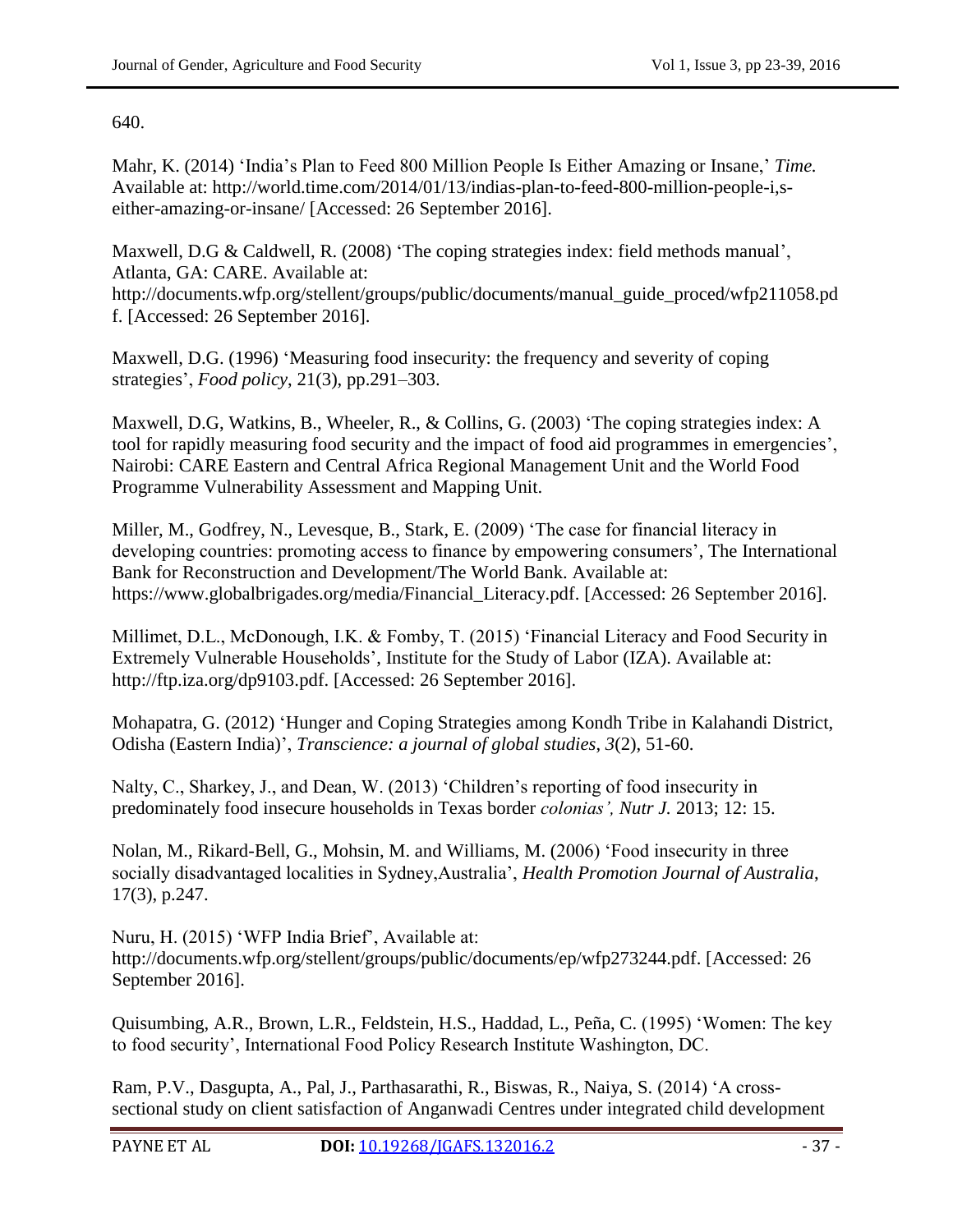services (ICDS) scheme in a slum of Kolkata", *National Journal of Community Medicine*, 5(1).

[Ramalingaswami,V., Jonsson, U., & Rohde,](http://www.unicef.org/pon96/nuenigma.htm#Professor) J. (1996) "Commentary: The Asian enigma", *The Progress of Nations 1996.* UNICEF. Available at: [http://www.unicef.org/pon96/nuenigma.htm.](http://www.unicef.org/pon96/nuenigma.htm) [Accessed September 2016].

Sabar, B. (2014) "Food Insecurity and Coping Strategies: A Tale of Two Particularly Vulnerable Tribal Groups in Karnataka", *Journal of Asian and African Studies*, 0021909614558953.

Scanlan, S.J. (2004) 'Women, food security, and development in less-industrialized societies: Contributions and challenges for the new century", *World Development*, 32(11), pp.1807–1829.

Schreiner, M. (2011) "Progress out of Poverty Index (PPI) A Simple Poverty Scorecard for Uganda", *Grameen Foundation*.

Seshan, G. & Yang, D. (2012) "Transnational household finance: A field experiment on the cross-border impacts of financial education for migrant workers." In *Qatar Foundation Annual Research Forum Proceedings*.

Shariff, Z.M. & Khor, G.L. (2008) "Household food insecurity and coping strategies in a poor rural community in Malaysia", *Nutrition research and practice*, 2(1), pp.26–34.

Smith, L.C., El Obeid, A.E. & Jensen, H.H. (2000) "The geography and causes of food insecurity in developing countries", *Agricultural Economics*, 22(2), pp.199–215.

Tam, B. Y., Findlay, L., & Kohen, D. (2014) "Social networks as a coping strategy for food insecurity and hunger for young Aboriginal and Canadian children", *Societies*, *4*(3), 463-476.

Upadhyay, R. P., & Palanivel, C. (2011) "Challenges in achieving food security in India", *Iranian journal of public health*, *40*(4), 31.

United Nations Children"s Fund (UNICEF). (2014) "Nourishing India"s Tribal Children: The nutrition situation of children of India's scheduled tribes', New Delhi, India. Available at: [http://unicef.in/Uploads/Resources/Tribal-low-res-for-view.pdf.](http://unicef.in/Uploads/Resources/Tribal-low-res-for-view.pdf) [Accessed: September 26, 2016].

[Webb, P.](https://www.ncbi.nlm.nih.gov/pubmed/?term=Webb%20P%5BAuthor%5D&cauthor=true&cauthor_uid=16614437), [Coates, J.](https://www.ncbi.nlm.nih.gov/pubmed/?term=Coates%20J%5BAuthor%5D&cauthor=true&cauthor_uid=16614437), [Frongillo, E.A.](https://www.ncbi.nlm.nih.gov/pubmed/?term=Frongillo%20EA%5BAuthor%5D&cauthor=true&cauthor_uid=16614437), [Rogers, B.L.](https://www.ncbi.nlm.nih.gov/pubmed/?term=Rogers%20BL%5BAuthor%5D&cauthor=true&cauthor_uid=16614437), [Swindale, A.](https://www.ncbi.nlm.nih.gov/pubmed/?term=Swindale%20A%5BAuthor%5D&cauthor=true&cauthor_uid=16614437), [Bilinsky, P.](https://www.ncbi.nlm.nih.gov/pubmed/?term=Bilinsky%20P%5BAuthor%5D&cauthor=true&cauthor_uid=16614437) (2006) "Measuring household food insecurity: why it's so important and yet so difficult to do", *[J Nutr](https://www.ncbi.nlm.nih.gov/pubmed/16614437)*. 2006 May;136(5):1404S-1408S.

World Bank. (2004) "Reaching Out to the Child: An Integrated Approach to Child Development", Human Development Sector. South Asia. Available at: [http://documents.worldbank.org/curated/en/743781468750325946/pdf/29695.pdf.](http://documents.worldbank.org/curated/en/743781468750325946/pdf/29695.pdf) [Accessed 26 September 2016].

World Food Programme. (2015) *Hunger Statistics.* World Food Programme. Available at: http://www.wfp.org/hunger/stats [Accessed 19 April 2016].